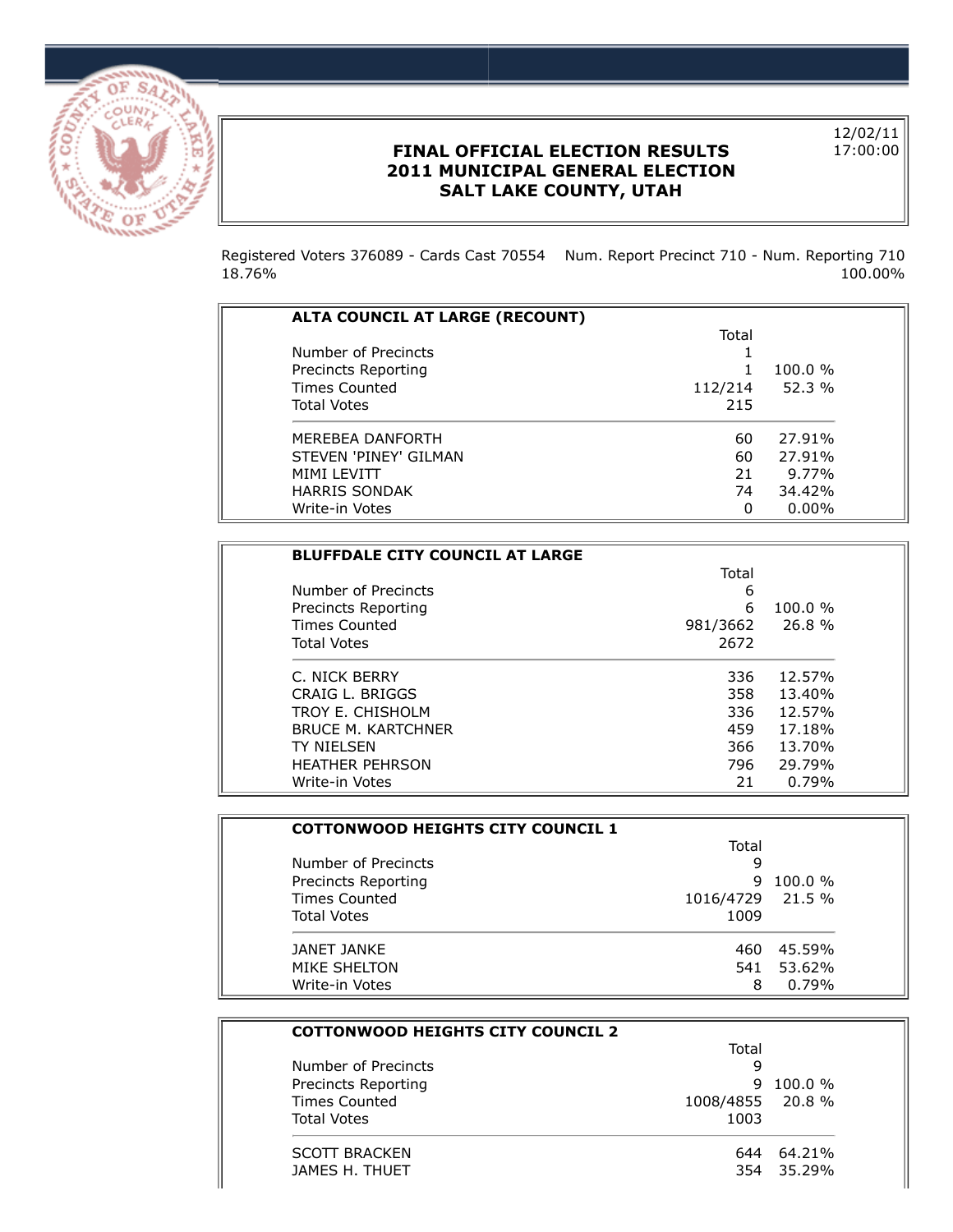### **DRAPER CITY COUNCIL AT LARGE**

|                        | Total      |            |
|------------------------|------------|------------|
| Number of Precincts    | 33         |            |
| Precincts Reporting    | 33         | $100.0 \%$ |
| Times Counted          | 3535/19373 | 18.2 %     |
| <b>Total Votes</b>     | 9956       |            |
| CLAUDIA ANDERSON       | 1460       | 14.66%     |
| SHAWN K. BENJAMIN      | 1256       | 12.62%     |
| ROD BESAW              | 1219       | $12.24\%$  |
| <b>BILL COLBERT</b>    | 1846       | 18.54%     |
| <b>ALAN SUMMERHAYS</b> | 2145       | 21.54%     |
| <b>TROY WALKER</b>     | 1987       | 19.96%     |
| Write-in Votes         | 43         | 0.43%      |

| <b>HERRIMAN CITY COUNCIL 1</b> |          |            |
|--------------------------------|----------|------------|
|                                | Total    |            |
| Number of Precincts            |          |            |
| Precincts Reporting            | 3        | $100.0 \%$ |
| <b>Times Counted</b>           | 646/1796 | 36.0%      |
| <b>Total Votes</b>             | 646      |            |
| <b>JOHN KNOTWELL</b>           | 263      | 40.71%     |
| MATT ROBINSON                  | 382      | 59.13%     |
| Write-in Votes                 |          | 0.15%      |

| <b>HERRIMAN CITY COUNCIL 2</b> |          |            |
|--------------------------------|----------|------------|
|                                | Total    |            |
| Number of Precincts            | 4        |            |
| Precincts Reporting            | 4        | $100.0 \%$ |
| Times Counted                  | 660/2523 | 26.2%      |
| <b>Total Votes</b>             | 659      |            |
| RAQUEL HAMILTON DELUCA         | 224      | 33.99%     |
| <b>CORALEE WESSMAN-MOSER</b>   | 429      | 65.10%     |
| Write-in Votes                 | 6        | 0.91%      |

| <b>HERRIMAN CITY COUNCIL 4</b> |          |          |
|--------------------------------|----------|----------|
|                                | Total    |          |
| Number of Precincts            |          |          |
| Precincts Reporting            | 5        | 100.0%   |
| <b>Times Counted</b>           | 429/2297 | 18.7%    |
| <b>Total Votes</b>             | 428      |          |
| JOHN MICHAEL DAY               | 316      | 73.83%   |
| <b>JANET OLANDER</b>           | 112      | 26.17%   |
| Write-in Votes                 | O        | $0.00\%$ |

| <b>HOLLADAY CITY COUNCIL 2</b> |          |            |
|--------------------------------|----------|------------|
|                                | Total    |            |
| Number of Precincts            | 6        |            |
| Precincts Reporting            | 6        | $100.0 \%$ |
| <b>Times Counted</b>           | 526/3241 | 16.2%      |
| <b>Total Votes</b>             | 520      |            |
| LYNN H. PACE                   | 486      | 93.46%     |
| Write-in Votes                 | 34       | 6.54%      |

### **HOLLADAY CITY COUNCIL 4**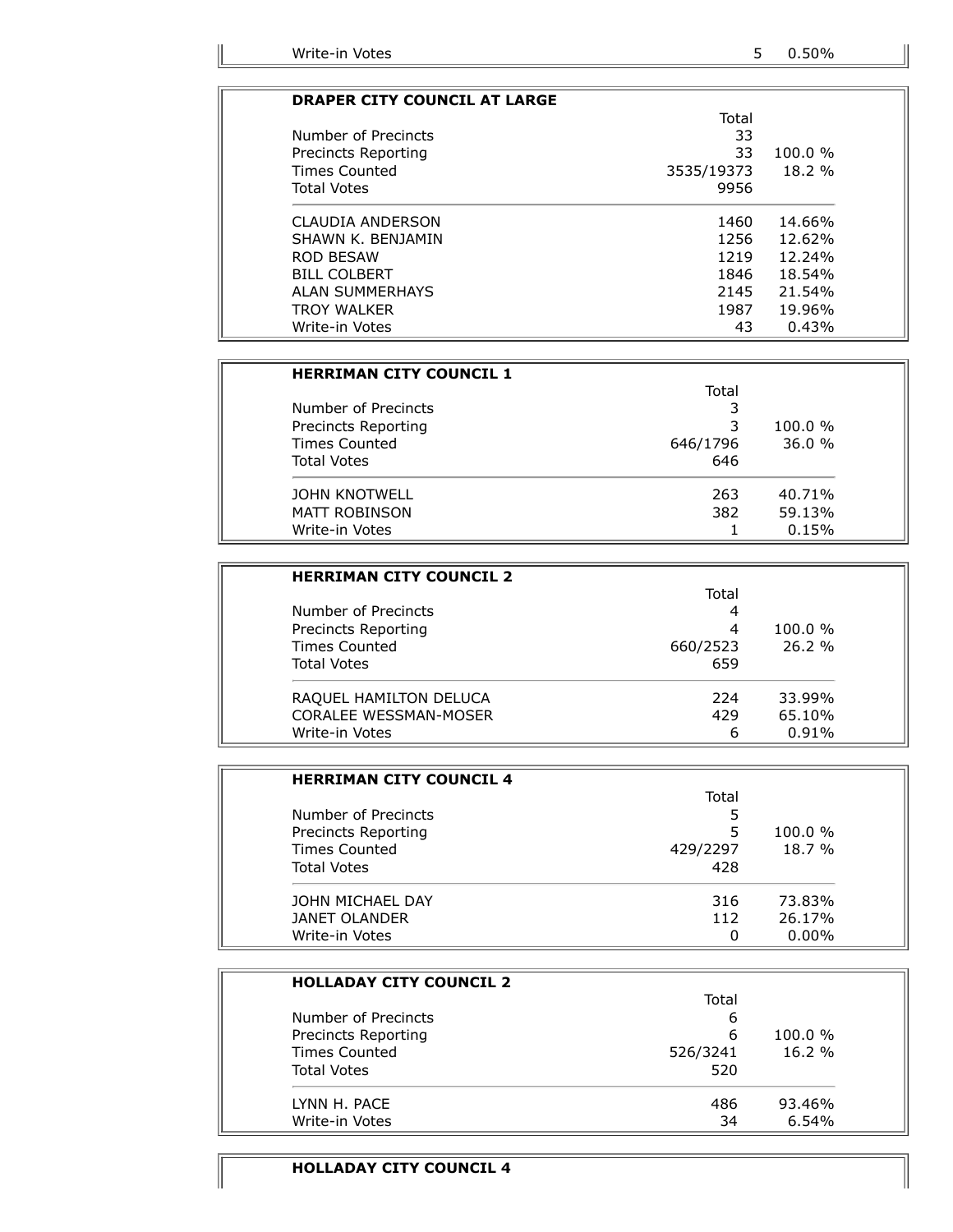| Number of Precincts<br>Precincts Reporting | Total  |            |               |
|--------------------------------------------|--------|------------|---------------|
|                                            | b<br>6 | $100.0 \%$ |               |
|                                            |        |            | Times Counted |
| <b>Total Votes</b>                         | 885    |            |               |
| STEVEN H. GUNN                             | 470    | 53.11%     |               |
| ROBERT (BOB) NESLEN                        | 411    | 46.44%     |               |
| Write-in Votes                             | 4      | 0.45%      |               |

| <b>HOLLADAY CITY COUNCIL 5</b> |          |        |
|--------------------------------|----------|--------|
|                                | Total    |        |
| Number of Precincts            | 8        |        |
| Precincts Reporting            | 8        | 100.0% |
| <b>Times Counted</b>           | 823/3822 | 21.5 % |
| <b>Total Votes</b>             | 820      |        |
| ANNETTE MAI FN                 | 391      | 47.68% |
| J. JAMES (JIM) PALMER          | 428      | 52.20% |
| Write-in Votes                 |          | 0.12%  |

| <b>MIDVALE CITY COUNCIL 1</b> |          |        |
|-------------------------------|----------|--------|
|                               | Total    |        |
| Number of Precincts           |          |        |
| Precincts Reporting           | 5        | 100.0% |
| <b>Times Counted</b>          | 287/2465 | 11.6 % |
| <b>Total Votes</b>            | 279      |        |
| ROBERT M HALE                 | 271      | 97.13% |
| Write-in Votes                | 8        | 2.87%  |

| <b>MIDVALE CITY COUNCIL 2</b> |          |            |
|-------------------------------|----------|------------|
|                               | Total    |            |
| Number of Precincts           |          |            |
| <b>Precincts Reporting</b>    | 5        | $100.0 \%$ |
| <b>Times Counted</b>          | 355/2228 | 15.9%      |
| <b>Total Votes</b>            | 346      |            |
| <b>PAUL GLOVER</b>            | 332      | 95.95%     |
| Write-in Votes                | 14       | 4.05%      |

| <b>MIDVALE CITY COUNCIL 3</b> |          |        |
|-------------------------------|----------|--------|
|                               | Total    |        |
| Number of Precincts           | 5        |        |
| Precincts Reporting           | 5        | 100.0% |
| Times Counted                 | 470/2411 | 19.5%  |
| <b>Total Votes</b>            | 462      |        |
| ALAN C ANDERSON               | 209      | 45.24% |
| <b>PAUL HUNT</b>              | 247      | 53.46% |
| Write-in Votes                | 6        | 1.30%  |

| <b>MURRAY CITY COUNCIL 1</b> |          |            |
|------------------------------|----------|------------|
|                              | Total    |            |
| Number of Precincts          | 12       |            |
| <b>Precincts Reporting</b>   | 12       | $100.0 \%$ |
| Times Counted                | 937/4640 | 20.2%      |
| <b>Total Votes</b>           | 936      |            |
| PHII MARKHAM                 | 465      | 49.68%     |
| DAVID NICPONSKI              | 471      | 50.32%     |
| Write-in Votes               | 0        | $0.00\%$   |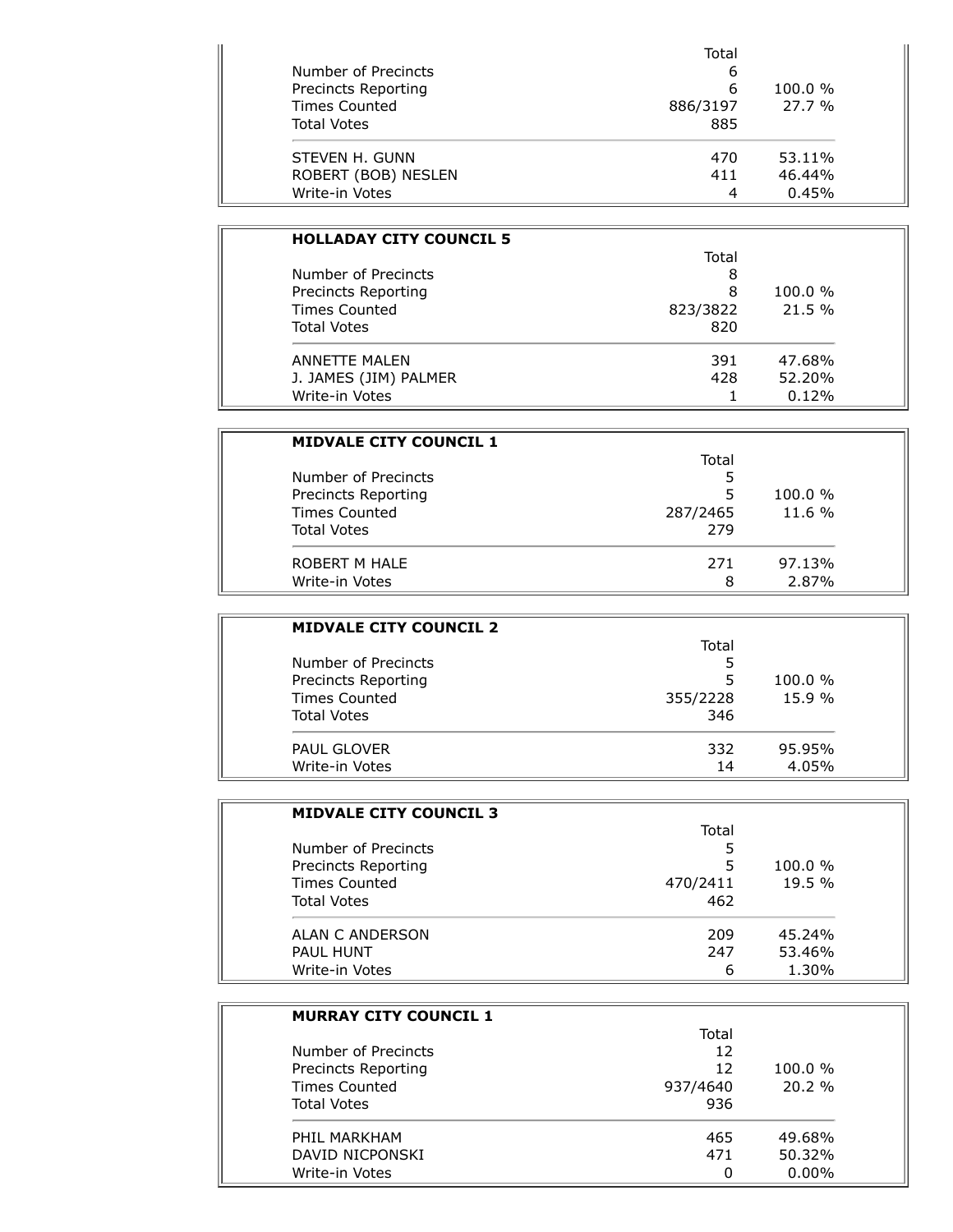| <b>MURRAY CITY COUNCIL 3</b> |          |            |
|------------------------------|----------|------------|
|                              | Total    |            |
| Number of Precincts          | 8        |            |
| Precincts Reporting          | 8        | $100.0 \%$ |
| <b>Times Counted</b>         | 657/4331 | 15.2%      |
| <b>Total Votes</b>           | 645      |            |
| <b>JIM BRASS</b>             | 626      | 97.05%     |
| Write-in Votes               | 19       | 2.95%      |

| <b>MURRAY CITY COUNCIL 5</b>               |          |            |
|--------------------------------------------|----------|------------|
|                                            | Total    |            |
| Number of Precincts<br>Precincts Reporting | 10<br>10 | $100.0 \%$ |
|                                            |          |            |
| <b>Total Votes</b>                         | 1604     |            |
| KRISTA K. DUNN                             | 737      | 45.95%     |
| BRETT A. HALES                             | 867      | 54.05%     |
| Write-in Votes                             | 0        | $0.00\%$   |

| <b>RIVERTON CITY COUNCIL 1</b>             |        |            |
|--------------------------------------------|--------|------------|
| Number of Precincts<br>Precincts Reporting | Total  |            |
|                                            | 6<br>6 | $100.0 \%$ |
|                                            |        |            |
| <b>Total Votes</b>                         | 535    |            |
| DOUGLAS R. CARLILE                         | 133    | 24.86%     |
| SHELDON B. STEWART                         | 400    | 74.77%     |
| Write-in Votes                             |        | 0.37%      |

| <b>RIVERTON CITY COUNCIL 2</b>             |        |            |
|--------------------------------------------|--------|------------|
|                                            | Total  |            |
| Number of Precincts<br>Precincts Reporting | 6<br>6 | $100.0 \%$ |
|                                            |        |            |
| <b>Total Votes</b>                         | 849    |            |
| TERRY L. CLAWSON                           | 352    | 41.46%     |
| <b>ROY TINGEY</b>                          | 491    | 57.83%     |
| Write-in Votes                             | 6      | 0.71%      |

| <b>RIVERTON CITY COUNCIL 5</b> |           |            |
|--------------------------------|-----------|------------|
|                                | Total     |            |
| Number of Precincts            | 10        |            |
| <b>Precincts Reporting</b>     | 10        | $100.0 \%$ |
| <b>Times Counted</b>           | 1090/4095 | 26.6%      |
| <b>Total Votes</b>             | 1090      |            |
| <b>BRENT JOHNSON</b>           | 678       | 62.20%     |
| SCOTT SILCOX                   | 406       | 37.25%     |
| Write-in Votes                 | 6         | 0.55%      |

### **SALT LAKE CITY MAYOR** Total Number of Precincts 168 Precincts Reporting 168 100.0 % Times Counted **19115/82776** 23.1 % Total Votes and The Contract of the Contract of the Contract of the Contract of the Contract of the Contract of the Contract of the Contract of the Contract of the Contract of the Contract of the Contract of the Contract o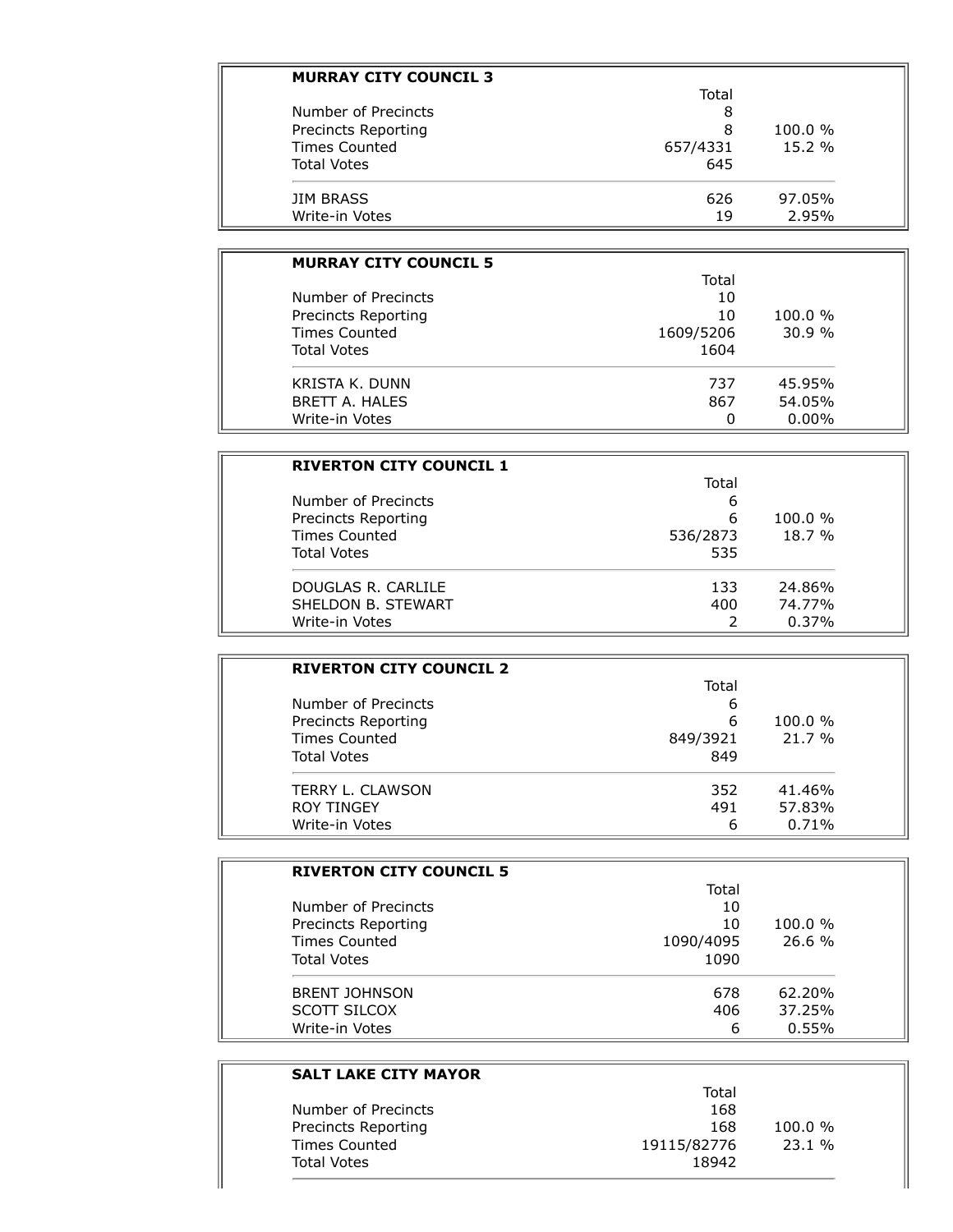| RALPH BECKER    | 14189 | 74.91% |  |
|-----------------|-------|--------|--|
| J ALLEN KIMBALL | 4519  | 23.86% |  |
| Write-in Votes  | 234   | 1.24%  |  |

| <b>SALT LAKE CITY COUNCIL 2</b>            |           |            |
|--------------------------------------------|-----------|------------|
| Number of Precincts<br>Precincts Reporting | Total     |            |
|                                            | 14        |            |
|                                            | 14        | $100.0 \%$ |
| Times Counted                              | 1958/6421 | 30.5%      |
| <b>Total Votes</b>                         | 1941      |            |
| KYI F I AMAI FA                            | 1115      | 57.44%     |
| VAN BI AIR TURNER                          | 815       | 41.99%     |
| Write-in Votes                             | 11        | 0.57%      |

| <b>SALT LAKE CITY COUNCIL 4</b>            |          |            |                      |
|--------------------------------------------|----------|------------|----------------------|
| Number of Precincts<br>Precincts Reporting | Total    |            |                      |
|                                            | 27<br>27 | $100.0 \%$ |                      |
|                                            |          |            | <b>Times Counted</b> |
| <b>Total Votes</b>                         | 1968     |            |                      |
| LUKE GARROTT                               | 1529     | 77.69%     |                      |
| JACK GRAY                                  | 408      | 20.73%     |                      |
| Write-in Votes                             | 31       | 1.58%      |                      |

| <b>SALT LAKE CITY COUNCIL 6</b>            |          |            |
|--------------------------------------------|----------|------------|
|                                            | Total    |            |
| Number of Precincts<br>Precincts Reporting | 28<br>28 | $100.0 \%$ |
|                                            |          |            |
| <b>Total Votes</b>                         | 4816     |            |
| CHARLIF LUKE                               | 2920     | 60.63%     |
| J T MARTIN                                 | 1872     | 38.87%     |
| Write-in Votes                             | 24       | 0.50%      |

| <b>SANDY CITY COUNCIL AT LARGE</b> |            |        |
|------------------------------------|------------|--------|
|                                    | Total      |        |
| Number of Precincts                | 88         |        |
| Precincts Reporting                | 88         | 100.0% |
| <b>Times Counted</b>               | 7738/49669 | 15.6 % |
| <b>Total Votes</b>                 | 14044      |        |
| <b>STEVE FAIRBANKS</b>             | 3881       | 27.63% |
| <b>GARY T FORBUSH</b>              | 3513       | 25.01% |
| DAVID KINGSBURY                    | 1952       | 13.90% |
| LINDA M. SAVILLE                   | 4577       | 32.59% |
| Write-in Votes                     | 121        | 0.86%  |

| <b>SANDY CITY COUNCIL 2</b> |            |            |
|-----------------------------|------------|------------|
|                             | Total      |            |
| Number of Precincts         | 24         |            |
| <b>Precincts Reporting</b>  | 24         | $100.0 \%$ |
| <b>Times Counted</b>        | 2112/11851 | 17.8 %     |
| <b>Total Votes</b>          | 2047       |            |
| DAVE PERRY                  | 774        | 37.81%     |
| DENNIS B. TENNEY            | 1256       | 61.36%     |
| Write-in Votes              | 17         | 0.83%      |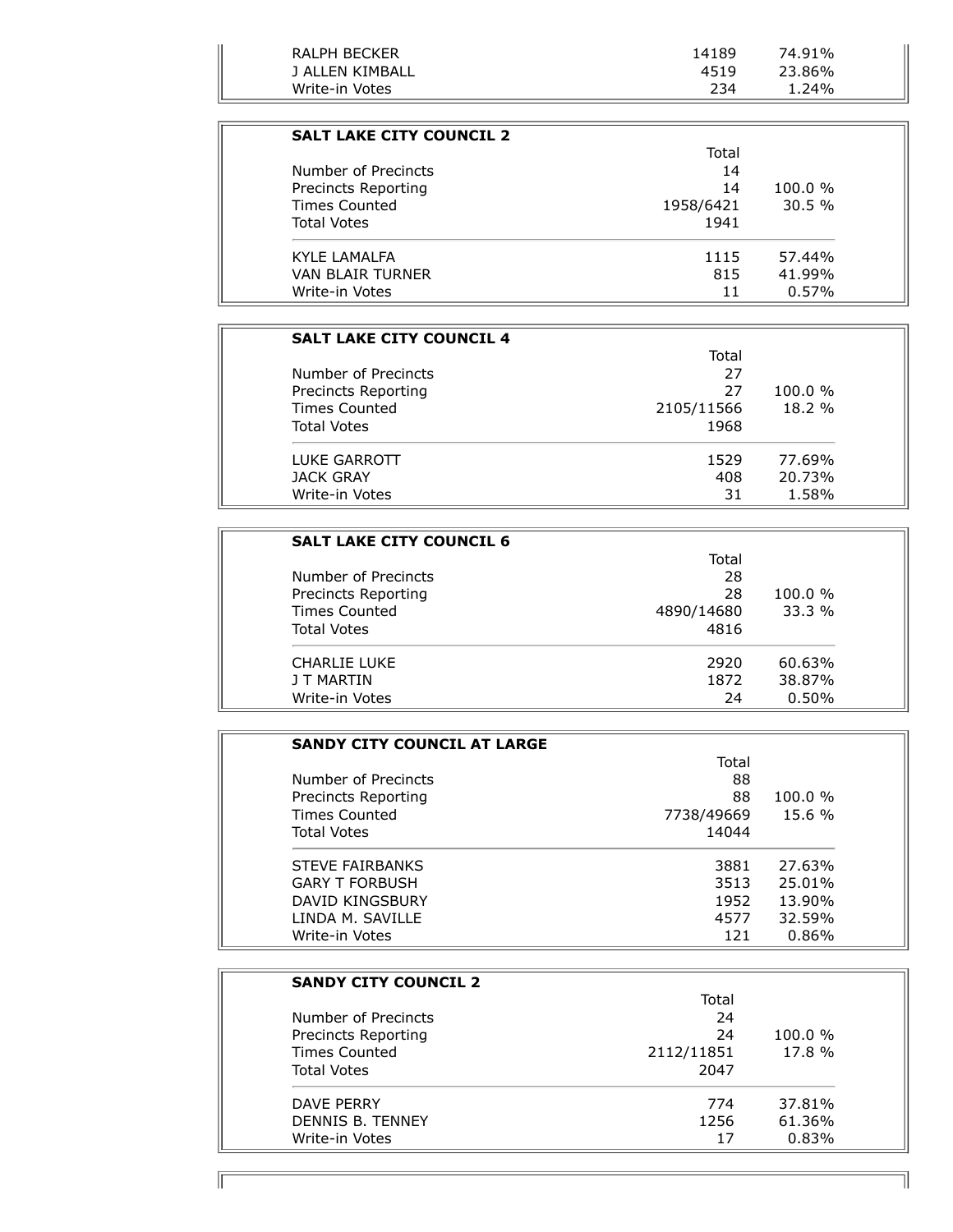| Total<br>21<br>21 | 100.0%   |
|-------------------|----------|
|                   |          |
|                   |          |
|                   |          |
| 1830/12805        | $14.3\%$ |
| 1624              |          |
| 1554              | 95.69%   |
|                   | 4.31%    |
|                   | 70       |

| <b>ALTA CANYON RECREATION BOARD OF TRUSTEES</b> |                   |  |
|-------------------------------------------------|-------------------|--|
|                                                 | Total             |  |
| Number of Precincts                             | 32                |  |
| Precincts Reporting                             | 32 100.0 %        |  |
| Times Counted                                   | 2642/18175 14.5 % |  |
| <b>Total Votes</b>                              | 6255              |  |
| MICHAFI FINNFRTY                                | 1330 21.26%       |  |
| DAVID 1 HOLDSWORTH                              | 1500 23.98%       |  |
| CYNTHIA HORNBAKER                               | 1577 25.21%       |  |
| SHAUNA ROHBOCK                                  | 1741 27.83%       |  |
| Write-in Votes                                  | 107 1.71%         |  |

| <b>SOUTH JORDAN CITY COUNCIL 1</b> |           |            |
|------------------------------------|-----------|------------|
| Number of Precincts                | Total     |            |
|                                    | 8         |            |
| Precincts Reporting                | 8         | $100.0 \%$ |
| Times Counted                      | 1201/4948 | $24.3\%$   |
| <b>Total Votes</b>                 | 1194      |            |
| <b>MARK SEETHALER</b>              | 877       | 73.45%     |
| JIM WRIGHT                         | 309       | 25.88%     |
| Write-in Votes                     | 8         | $0.67\%$   |

| <b>SOUTH JORDAN CITY COUNCIL 2</b> |           |            |
|------------------------------------|-----------|------------|
|                                    | Total     |            |
| Number of Precincts                | 9         |            |
| Precincts Reporting                | 9         | $100.0 \%$ |
| <b>Times Counted</b>               | 1381/5503 | 25.1%      |
| <b>Total Votes</b>                 | 1381      |            |
| KATHIE JOHNSON                     | 659       | 47.72%     |
| <b>CHUCK NEWTON</b>                | 717       | 51.92%     |
| Write-in Votes                     | 5         | 0.36%      |

| <b>SOUTH JORDAN CITY COUNCIL 4</b> |           |            |
|------------------------------------|-----------|------------|
|                                    | Total     |            |
| Number of Precincts                | 9         |            |
| Precincts Reporting                | 9         | $100.0 \%$ |
| <b>Times Counted</b>               | 1026/5314 | 19.3%      |
| <b>Total Votes</b>                 | 1023      |            |
| <b>STEVE BARNES</b>                | 589       | 57.58%     |
| ALETA A. TAYLOR                    | 433       | 42.33%     |
| Write-in Votes                     |           | 0.10%      |

#### **SOUTH SALT LAKE CITY COUNCIL AT LARGE**

Number of Precincts<br>
Precincts Reporting<br>
15 100.0 % Precincts Reporting<br>Times Counted Total Votes

Total 2030/6680 30.4 %<br>1867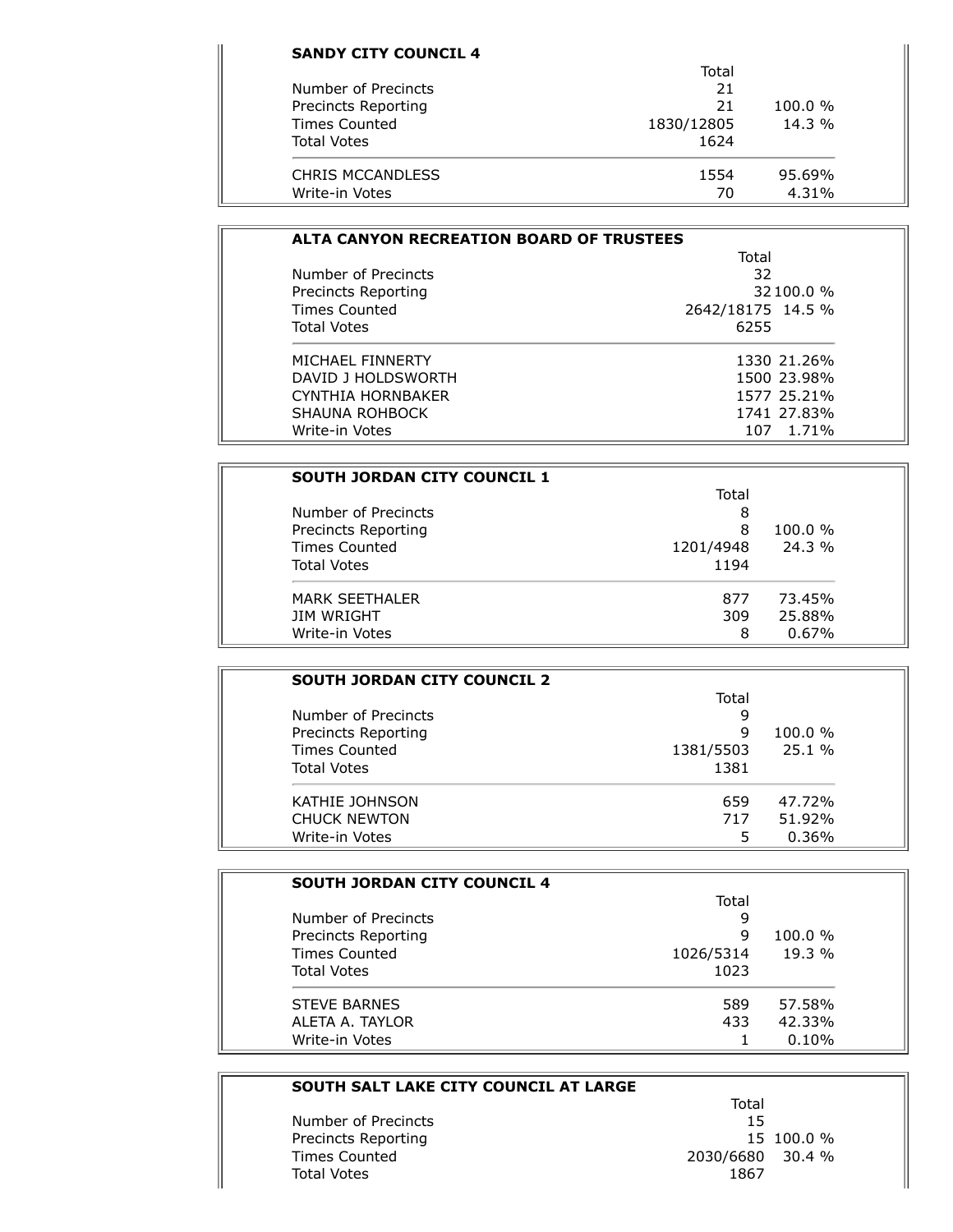| <b>SOUTH SALT LAKE CITY COUNCIL 1</b> |          |            |  |
|---------------------------------------|----------|------------|--|
|                                       | Total    |            |  |
| Number of Precincts                   | 4        |            |  |
| Precincts Reporting                   | 4        | $100.0 \%$ |  |
| <b>Times Counted</b>                  | 544/1697 | 32.1%      |  |
| <b>Total Votes</b>                    | 455      |            |  |
| RYAN GOLD                             | 415      | 91.21%     |  |
| Write-in Votes                        | 40       | 8.79%      |  |

| <b>SOUTH SALT LAKE CITY COUNCIL 4</b> |          |        |
|---------------------------------------|----------|--------|
|                                       | Total    |        |
| Number of Precincts                   | 4        |        |
| Precincts Reporting                   | 4        | 100.0% |
| <b>Times Counted</b>                  | 524/1469 | 35.7%  |
| <b>Total Votes</b>                    | 504      |        |
| JERUSHA RISER                         | 209      | 41.47% |
| <b>ROY TURNER</b>                     | 284      | 56.35% |
| Write-in Votes                        | 11       | 2.18%  |

| <b>SOUTH SALT LAKE CITY COUNCIL 5</b> |         |            |
|---------------------------------------|---------|------------|
|                                       | Total   |            |
| Number of Precincts                   |         |            |
| Precincts Reporting                   |         | $100.0 \%$ |
| <b>Times Counted</b>                  | 243/973 | 25.0%      |
| <b>Total Votes</b>                    | 209     |            |
| <b>IRVIN JONES</b>                    | 177     | 84.69%     |
| Write-in Votes                        | 32      | 15.31%     |

| <b>SOUTH SALT LAKE CITY BOND (RECOUNT)</b> |                  |             |
|--------------------------------------------|------------------|-------------|
|                                            | Total            |             |
| Number of Precincts                        | 15               |             |
| Precincts Reporting                        |                  | 15 100.0 %  |
| Times Counted                              | 2030/6680 30.4 % |             |
| <b>Total Votes</b>                         | 2007             |             |
| FOR THE ISSUANCE                           | 1001             | 49.78%      |
| AGAINST THE ISSUANCE                       |                  | 1006 50.22% |

| <b>TAYLORSVILLE CITY COUNCIL 1</b>                                 |                |                 |
|--------------------------------------------------------------------|----------------|-----------------|
|                                                                    | Total          |                 |
| Number of Precincts<br>Precincts Reporting<br><b>Times Counted</b> | 8              |                 |
|                                                                    | 8<br>1044/4195 | 100.0%<br>24.9% |
|                                                                    |                |                 |
| <b>ERNEST GLEN BURGESS</b>                                         | 554            | 53.07%          |
| ISRAEL M. GROSSMAN                                                 | 484            | 46.36%          |
| Write-in Votes                                                     | 6              | 0.57%           |

# **TAYLORSVILLE CITY COUNCIL 2**

÷,

|                     | Total |         |
|---------------------|-------|---------|
| Number of Precincts |       |         |
| Precincts Reporting |       | 100.0 % |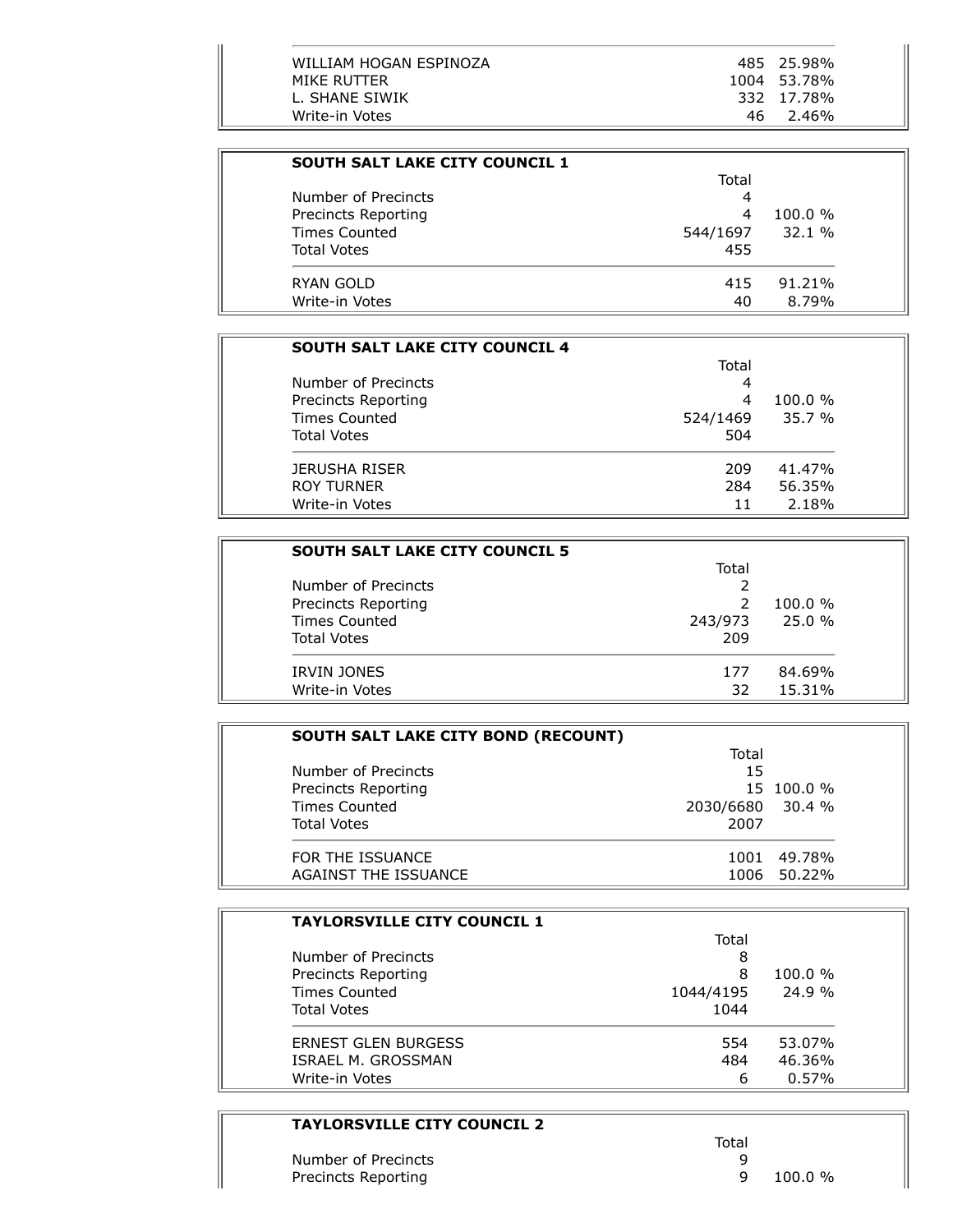| Times Counted            | 1234/4613 | 26.8%  |
|--------------------------|-----------|--------|
| <b>Total Votes</b>       | 1232      |        |
| KRISTIE STEADMAN OVERSON | 738       | 59.90% |
| MORRIS K. PRATT          | 492       | 39.94% |
| Write-in Votes           |           | 0.16%  |

| <b>TAYLORSVILLE CITY COUNCIL 3</b> |          |            |
|------------------------------------|----------|------------|
|                                    | Total    |            |
| Number of Precincts                | 8        |            |
| Precincts Reporting                | 8        | $100.0 \%$ |
| <b>Times Counted</b>               | 833/5275 | 15.8 %     |
| <b>Total Votes</b>                 | 832      |            |
| DAVE BALLOU                        | 328      | 39.42%     |
| JERRY W. RECHTENBACH               | 499      | 59.98%     |
| Write-in Votes                     |          | $0.60\%$   |

| <b>WEST JORDAN CITY COUNCIL 1</b> |            |            |
|-----------------------------------|------------|------------|
|                                   | Total      |            |
| Number of Precincts               | 18         |            |
| Precincts Reporting               | 18         | $100.0 \%$ |
| Times Counted                     | 1580/10391 | 15.2%      |
| <b>Total Votes</b>                | 1572       |            |
| CHRISTOPHER M MCCONNEHEY          | 803        | 51.08%     |
| ELLEN SMITH                       | 758        | 48.22%     |
| Write-in Votes                    | 11         | 0.70%      |

| <b>WEST JORDAN CITY COUNCIL 2</b> |            |            |
|-----------------------------------|------------|------------|
|                                   | Total      |            |
| Number of Precincts               | 19         |            |
| Precincts Reporting               | 19         | $100.0 \%$ |
| Times Counted                     | 1419/10695 | $13.3\%$   |
| <b>Total Votes</b>                | 1414       |            |
| JUDITH M. HANSEN                  | 804        | 56.86%     |
| <b>JIM LEMS</b>                   | 601        | 42.50%     |
| Write-in Votes                    | 9          | 0.64%      |

| <b>WEST JORDAN CITY COUNCIL 3</b> |          |           |
|-----------------------------------|----------|-----------|
|                                   | Total    |           |
| Number of Precincts               | 16       |           |
| Precincts Reporting               | 16       | 100.0%    |
| <b>Times Counted</b>              | 943/9396 | 10.0%     |
| <b>Total Votes</b>                | 936      |           |
| <b>JEFF A. GRIFFIN</b>            | 397      | $42.41\%$ |
| <b>BEN SOUTHWORTH</b>             | 532      | 56.84%    |
| Write-in Votes                    |          | 0.75%     |

| <b>WEST JORDAN CITY COUNCIL 4</b> |            |            |
|-----------------------------------|------------|------------|
|                                   | Total      |            |
| Number of Precincts               | 17         |            |
| Precincts Reporting               | 17         | $100.0 \%$ |
| <b>Times Counted</b>              | 1690/11038 | 15.3%      |
| <b>Total Votes</b>                | 1690       |            |
| <b>CHERYL ACKER</b>               | 822        | 48.64%     |
| <b>JUSTIN STOKER</b>              | 864        | 51.12%     |
| Write-in Votes                    | 4          | 0.24%      |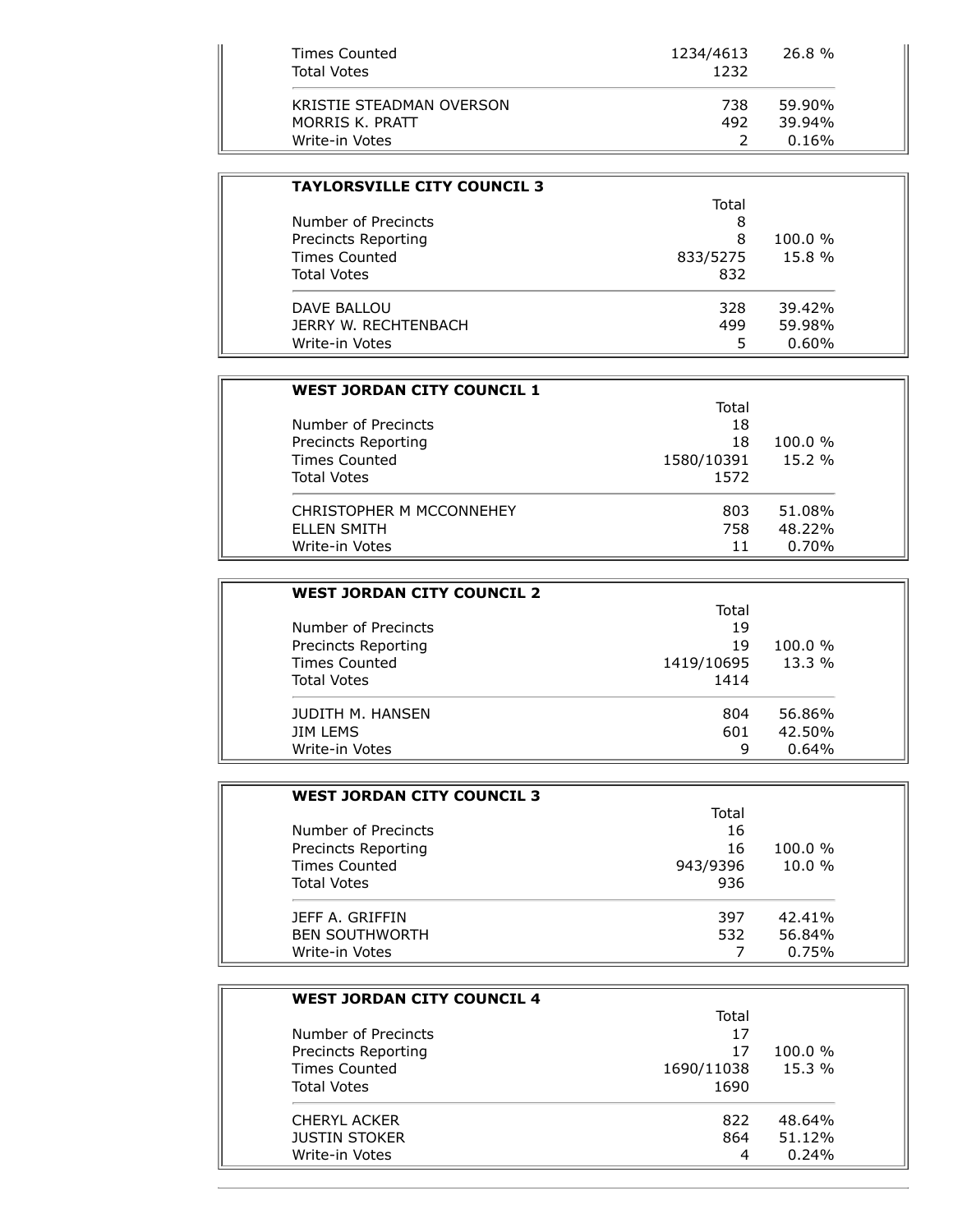| WEST VALLEY CITY COUNCIL AT LARGE |            |            |
|-----------------------------------|------------|------------|
|                                   | Total      |            |
| Number of Precincts               | 72         |            |
| Precincts Reporting               | 72.        | $100.0 \%$ |
| Times Counted                     | 6795/41002 | 16.6 %     |
| <b>Total Votes</b>                | 6623       |            |
| JOHN HUNTINGHOUSE                 | 2403       | 36.28%     |
| <b>COREY LYNN RUSHTON</b>         | 4183       | 63.16%     |
| Write-in Votes                    | 37         | 0.56%      |

| <b>WEST VALLEY CITY COUNCIL 1</b> |           |        |
|-----------------------------------|-----------|--------|
|                                   | Total     |        |
| Number of Precincts               | 16        |        |
| Precincts Reporting               | 16        | 100.0% |
| Times Counted                     | 1445/7977 | 18.1 % |
| <b>Total Votes</b>                | 1433      |        |
| <b>BRENT FULLER</b>               | 522       | 36.43% |
| TOM HUYNH                         | 908       | 63.36% |
| Write-in Votes                    | 3         | 0.21%  |

| <b>WEST VALLEY CITY COUNCIL 3</b>                                  |            |                      |
|--------------------------------------------------------------------|------------|----------------------|
|                                                                    | Total      |                      |
| Number of Precincts<br>Precincts Reporting<br><b>Times Counted</b> | 20         | $100.0 \%$<br>19.6 % |
|                                                                    | 20         |                      |
|                                                                    | 2183/11110 |                      |
| <b>Total Votes</b>                                                 | 2154       |                      |
| <b>KAREN LANG</b>                                                  | 1157       | 53.71%               |
| <b>DEAN WHITWORTH</b>                                              | 985        | 45.73%               |
| Write-in Votes                                                     | 12         | 0.56%                |

| <b>COTTONWOOD IMPROVEMENT BOARD OF</b><br><b>TRUSTEES - NORTH</b> |                              |
|-------------------------------------------------------------------|------------------------------|
|                                                                   | Total                        |
| Number of Precincts                                               | 69                           |
| Precincts Reporting                                               | 100.0<br>69<br>$\frac{0}{0}$ |
| Times Counted                                                     | 4944/26986 18.3 %            |
| <b>Total Votes</b>                                                | 4535                         |
| ARI FN F. FKBFRG                                                  | 184240.62%                   |
| MARK KATTFR                                                       | 264458.30%                   |
| Write-in Votes                                                    | 49 1.08%                     |

| <b>COTTONWOOD IMPROVEMENT BOARD OF</b><br><b>TRUSTEES - SOUTH</b> |                              |
|-------------------------------------------------------------------|------------------------------|
|                                                                   | Total                        |
| Number of Precincts                                               | 52                           |
| Precincts Reporting                                               | 100.0<br>52<br>$\frac{0}{0}$ |
| Times Counted                                                     | 3510/24888 14.1 %            |
| <b>Total Votes</b>                                                | 3279                         |
| ELLIS V. BRINGHURST                                               | 128939.31%                   |
| NANCY J. GROBERG                                                  | 195459.59%                   |
| Write-in Votes                                                    | 36 1.10%                     |

#### **OQUIRRH RECREATION AND PARKS DISTRICT BOARD OF TRUSTEES**